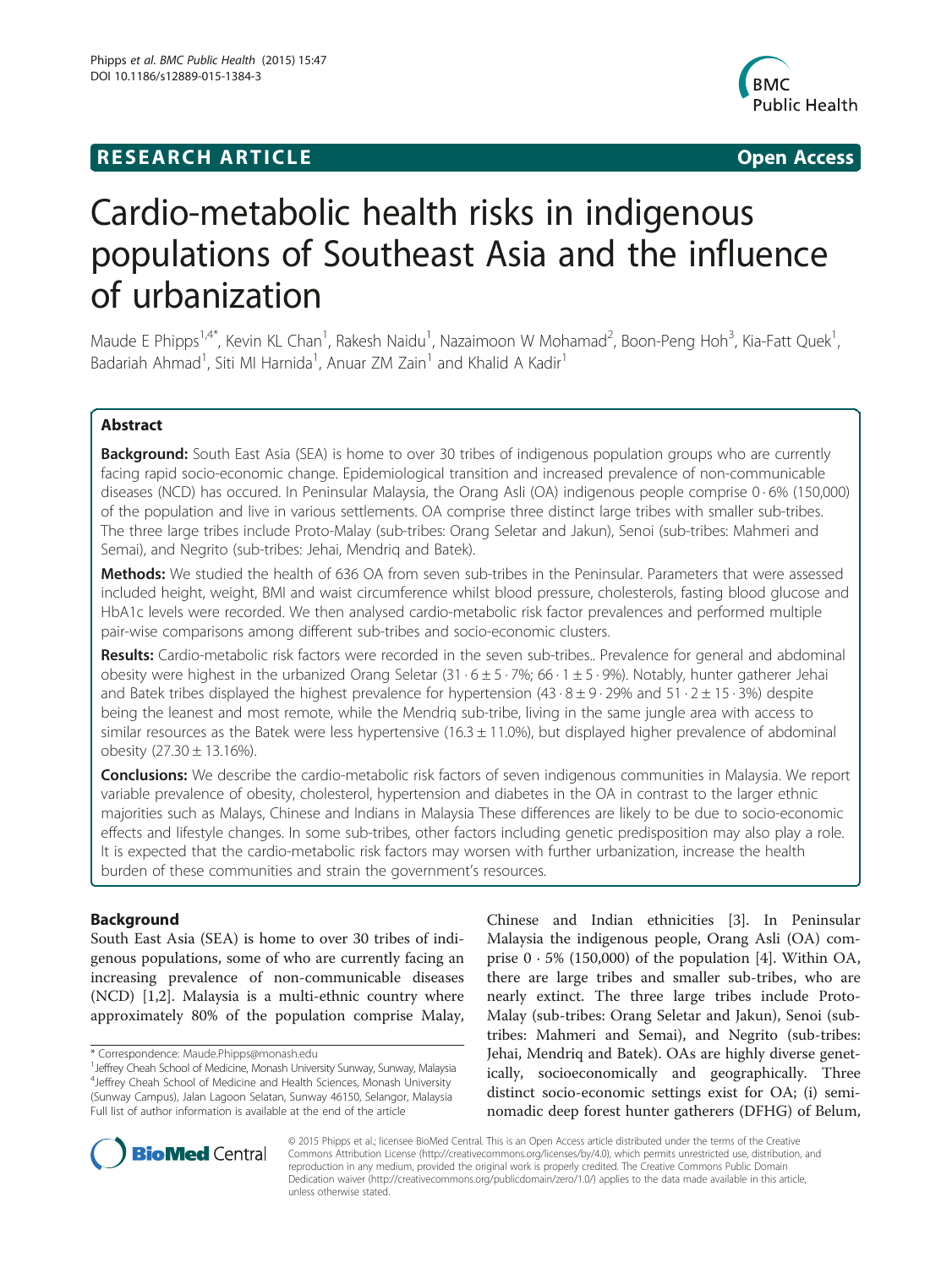Perak and Gua Musang, Kelantan; (ii) resettled communities (RC) of Carey Island, Selangor, Tasik Chini and Cameron Highlands, Pahang; (iii) urbanized city-fringe dwellers (UCFD) of Batu Bakar, Gelang Patah, and Kuala Masai, Johor. Communicable diseases (CD) like malaria, typhus, tuberculosis,malnutrition, iodine insufficiency, parasitic infectious have been reported [\[5,6](#page-7-0)].

Polunin's (1953) and other researchers findings on OA health in the Peninsular [\[7](#page-7-0)-[11\]](#page-7-0) inspired the government to improve their welfare by resettling them from jungle habitats into proper settlements. The National Health and Morbidity Surveys (NHMS) thus far have focused on the major ethnic groups of Malay, Chinese and Indians, which displayed a worrying trend of increased diabetes prevalence from  $6 \cdot 3\%$  in 1986 to  $14 \cdot 9\%$  in 2006 [[12-14](#page-7-0)]. The nationwide prevalence of metabolic syndrome in 2008 is estimated from  $32 \cdot 1\%$  to  $42 \cdot 5\%$  [[15](#page-7-0)] and the overall diabetes prevalence was found to be 22 · 9% [[16](#page-7-0)]. These surveys did not include OAs or had included them as one nominal group. Hence, we chose to address this discrepancy. The diversity of our Indigenous tribes are excellent models to study the effects of socioeconomic progress and urbanization on health. The exposure of some isolated hunter gatherers to urbanization has inevitably changed their lifestyle and nutrition. Current data on NCD in OA are piecemeal and not comprehensive. Therefore we focussed our study on indigenous communities living in 3 different types of socio-economic settlements to determine the effects of urbanization.

#### **Methods**

## Target population and sample collection

We sampled 636 indigenous subjects from 7 different subtribes and 8 settlements using methods comparable to National Health and Morbidity Survey III 2006. Upon permission from the Department of Aboriginal Development (JKOA) and institutional ethics approvals from the Ministry of Health (MOH), Monash University and University Institute Technology MARA, OA aged 18 years and above who consented, were recruited from three socio-economically defined sub-tribes. The DFHG were represented by Jehai from Belum, and Batek and Mendriq from Gua Musang; the RC included Semai, Mahmeri and Jakun from Cameron Highlands, Carey Island and Tasik Chini respectively; the UCFD included Orang Seletar from Batu Bakar, Kuala Masai and Gelang Patah, Johor. For participants that were not conversant in Bahasa Malaysia, tribal leaders, relevant JKOA staff and interpreters were recruited to assist in communications.

#### Physical examinations

Subjects underwent physical examinations and answered health-related questionnaires. Body weight, height, body mass index (BMI), and waist circumference were measured

as in previous studies [\[14,16](#page-7-0)]. Blood pressure (BP) was measured using an Omron digital sphygmomanometer after five minute's rest, in a seated position with arm supported at heart level on both right and left arms (Bp measurement Ref) (Each arm was measured twice, and measurements from the arm with the highest readings were used to calculate the average systolic and diastolic blood pressure. If the pulse rate was greater than 80 bpm or the variation between the first and second readings were significant, subjects were requested to rest and relax before repeating measurements for BP).

#### Blood sampling

Venous blood samples were taken for various biochemical parameters on the same day and transported to our laboratory where tests were performed.

#### Biochemical analysis

The OA were evaluated for metabolic and health risk factors for pre-diabetes and diabetes mellitus (DM). Efforts to determine prevalence of impaired fasting glucose (IFG) were thwarted as some OA participants refused to fast. Almost all of those who fasted could not tolerate the OGTT solution and vomited. All biochemical tests and analyses were performed in the Institute of Medical Research pathology laboratory which is certified by the Ministry of Health, Malaysia. Fasting plasma glucose (FPG), triglyceride (TG), high density lipoproteincholesterol (HDL), and total cholesterol (TCHOL) were measured on Selectra XL chemistry analyzer (Vital Scientific, Netherlands), using reagents from Randox Laboratories Ltd., United Kingdom. The inter-assay coefficient of variant (CV) for glucose at  $6 \cdot 27$  mmol/L and  $15 \cdot 6$  mmol/L were  $4 \cdot 7\%$  and 6.3%, respectively, and for lipids ranged from  $3.5\%$  to  $6.4\%$ . Plasma insulin was measured using DSL-10-1600 Active1 Insulin ELISA kits (Diagnostic System Laboratories Inc., USA), with an inter-assay CV of  $14 \cdot 6\%$  and  $8\%$  at 9 and 28 mIU/mL, respectively. Insulin resistance was evaluated using the homeostasis model assessment of insulin resistance (HOMA-IR) [[15\]](#page-7-0).

#### Statistical analysis

Data analysis was performed using SPSS v21.0. The data were not normally distributed and thus were expressed as median with interquartile range. Where appropriate, the recommended cut-off values for South-East Asians were used to determine NCD prevalence profiles. Due to unequal variances and sample sizes, the tribal effects were analysed via Kruskal-Wallis one way analysis of variance coupled with post-hoc analysis to detect differences between sub-tribes from different socio-economic status and metabolic risk factors.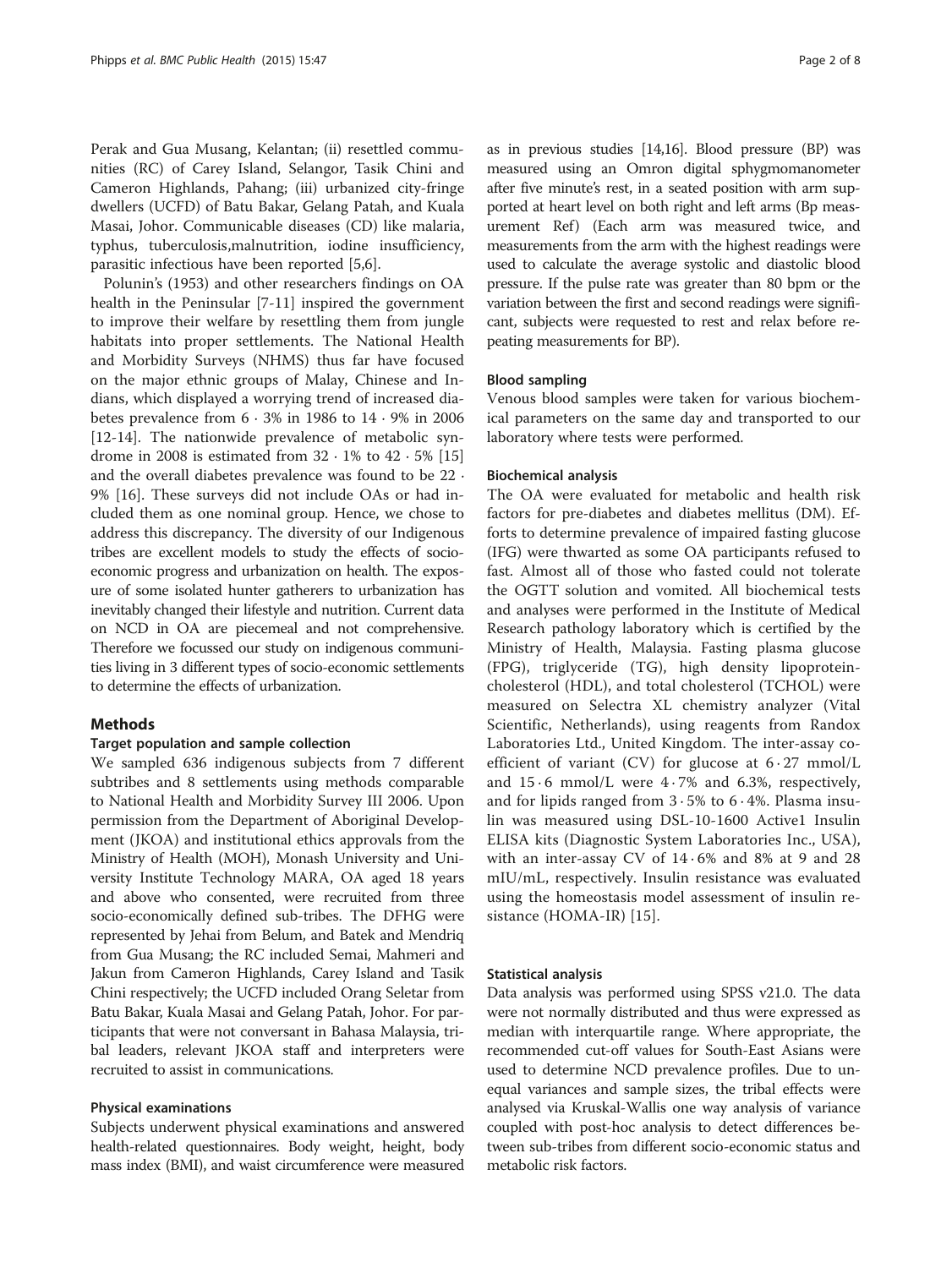#### Results

Only subjects with parents from the same sub-tribe with complete data were included (Table 1). The median age was 31 years (range  $18-80$  years old) with females (56  $\cdot$ 8%) outnumbering males  $(43.2\%)$ . The sample size in each of the 3 socio-economical groups were comparable (UCFD; 253, RC; 186 and DFHG; 197). In Kruskal-Wallis' unequal tests of variance revealed that BMI, WC, BP, TCHOL, HDL, TG, TG:HDL, HbA1c, and FPG were significantly different  $(p < 0.0001)$  between the socioeconomic groups and sub-tribes (Table [2](#page-3-0) and Table [3\)](#page-3-0).

The prevalence of general obesity and abdominal obesity was highest in UCFD  $(31 \cdot 6 \pm 5 \cdot 7\%)$ ;  $66 \cdot 1 \pm 5 \cdot 9\%)$ followed by RC  $(12 \cdot 0 \pm 4 \cdot 9\%)$ ;  $14 \cdot 9 \pm 5 \cdot 0\%)$  and DFHG  $(2 \cdot 0 \pm 2 \cdot 0\%)$ ;  $(2 \cdot 0 \pm 5 \cdot 9\%)$  respectively. Similar trend was observed for pre-diabetes and diabetes prevalence (UCFD: $9 \cdot 1 \pm 3 \cdot 6\%$ ;  $9 \cdot 1 \pm 3 \cdot 56\%$  versus RC: $1 \cdot 2 \pm 1 \cdot 7\%$ ;  $2 \cdot 4 \pm 2 \cdot 3\%$ ; and DFHG: $1 \cdot 1 \pm 1 \cdot 5\%$ ;  $1 \cdot 1 \pm 1 \cdot 5\%$ ). In contrast, HDL levels were elevated in UCFD at 1 · 36(0 · 39)mmol/L (prevalence: $24 \cdot 5 \pm 5 \cdot 3$ %) but was lower in DFHG; at  $0.99(0.23)$  mmol/L (prevalence:  $68.4 \pm 6.4$ 6%). The opposite was seen for blood pressure The DFHG had highest readings at 130/84(23/15) mmHg and hypertension prevalence of  $39.2 \pm 7.0\%$  whilst RC had lowest bp of 120/76(23/17) mmHg and hypertension prevalence of  $17 \cdot 4 \pm 5 \cdot 9\%$  (Table [3](#page-3-0)).

Analysis of anthropometric and health parameters between seven sub-tribes revealed associations with cardio-metabolic risk factors. The Orang Seletar and Jakun are sub-tribes of Proto-Malay but from different socio-economic groups. The Jakun lived in resettlements next to Malay villages and are fishermen or labourers in palm oil plantations. However their BMI, WC, BP, TCHOL, HDL, FPG, HbA1c and HOMA-IR levels are significantly lower (Table [4](#page-4-0)). They displayed less obesity, abdominal obesity, hypertension, IFG, and pre-diabetes than Orang Seletar. No diabetes was recorded in these Jakuns.

The Mahmeri are craftsmen, fishermen and aquaculturists, while the Semai are still partly hunter gatherers, vegetable farmers and tea plantation workers. Both belong to the Senoi tribe. Although their anthropometric characteristics are similar in terms of BMI, WC, BP, TCHOL and HDL cholesterol, FPG and HbA1c (Table [4](#page-4-0)), there are significant prevalence differences in selected cardio-metabolic risk factors (Table [5](#page-5-0)). Prevalences of obesity, abdominal obesity, hypertension, and diabetes was higher in the Mahmeri  $(27 \cdot 5 \pm 13 \cdot 8\%)$ ;  $31 \cdot 1 \pm 13 \cdot$ 52%;  $35 \cdot 4 \pm 13 \cdot 5$ %;  $7.3 \pm 8 \cdot 0$ % respectively) compared to Semai  $(8.8 \pm 7.4\%; 16.1 \pm 9.62\%; 12.3 \pm 8.5\%; 1.8$  $\pm$  3  $\cdot$  5% respectively). Mahmeri had lower prevalence of IFG  $(3.4 \pm 4.8\%)$  and none had pre-diabetes as compared to the Semai  $(7 \cdot 5 \pm 7 \cdot 1\%)$  and  $1 \cdot 8 \pm 3 \cdot 5\%)$  possibly due to small sample size.

In the Negrito sub-tribes, Jehai and Batek had the lowest BMI, WC and TCHOL compared to the Proto-Malay and Senoi (Table [4](#page-4-0)) but the highest prevalenceof hypertension  $(43.8 \pm 9.29\%$  and  $51.2 \pm 15.3\%$ , Table [5](#page-5-0)). Obesity prevalence in the Negrito was generally the lowest. None of the Batek and only  $1.9 \pm 2.6\%$  of Jehai were obese (Table [5\)](#page-5-0). However the Mendriq sub-tribe, living in the same jungle area with access to similar

Table 1 Sample proportions and characteristics of tribes and sub-tribes in various socio-economic groups

| <b>Tribes and sub-tribes</b> |                    |                                                 |                       |                                   |           |                                       |           |          |
|------------------------------|--------------------|-------------------------------------------------|-----------------------|-----------------------------------|-----------|---------------------------------------|-----------|----------|
| <b>Characteristics</b>       | Overall            | <b>Tribes and sub-tribes</b>                    |                       |                                   |           |                                       |           |          |
| <b>Characteristics</b>       | Overall            | <b>Proto Malay</b>                              |                       | Senoi                             |           | <b>Negrito</b>                        |           |          |
|                              |                    | Seletar                                         | Jakun                 | Mahmeri                           | Semai     | Jehai                                 | Mendrig   | Batek    |
| Proportion; N (%) n (%)      | 636 (100)          | 253 (39.1)                                      | 70 (10.8)             | 59 (9.1)                          | 57 (8.8)  | 105(16.2)                             | 48 (7.4%) | 44 (6.8) |
| Median age (yrs)             | 31                 | 31                                              | 31                    | 37                                | 30        | 31                                    | 30        | 34       |
| Gender; n (%)                |                    |                                                 |                       |                                   |           |                                       |           |          |
| Male                         | 275(43.2)          | 91 (36)                                         | 20(28.6)              | 23 (38.6)                         | 36 (63.2) | 58 (55.2)                             | 12(25)    | 33(75)   |
| <b>Female</b>                | 361 (56.8)         | 162(64)                                         | 50 (71.4)             | 36(61.4)                          | 21(36.8)  | 47 (44.8)                             | 36(75)    | 11(25)   |
| Socio-economic groups        |                    |                                                 |                       |                                   |           |                                       |           |          |
|                              |                    |                                                 | Socio-economic groups |                                   |           |                                       |           |          |
| <b>Characteristics</b>       | Overall<br>Overall | <b>Urbanized City Fringe</b><br>Dwellers (UCFD) |                       | <b>Resettled Communities (RC)</b> |           | Deep Forest Hunter<br>Gatherer (DFHG) |           |          |
| Median age (yrs)             | 31                 | 31                                              |                       | 32                                |           | 33                                    |           |          |
| Gender; n (%)                |                    |                                                 |                       |                                   |           |                                       |           |          |
| Male                         | 275(43.2)          | 91(36.0)                                        |                       | 79 (42.5)                         |           | 103(52.3)                             |           |          |
| <b>Female</b>                | 361 (56.8)         | 162(64.0)                                       |                       | 107(57.5)                         |           | 94 (47.7)                             |           |          |
| Total; n                     | 636 (100)          | 253                                             |                       | 186                               |           | 197                                   |           |          |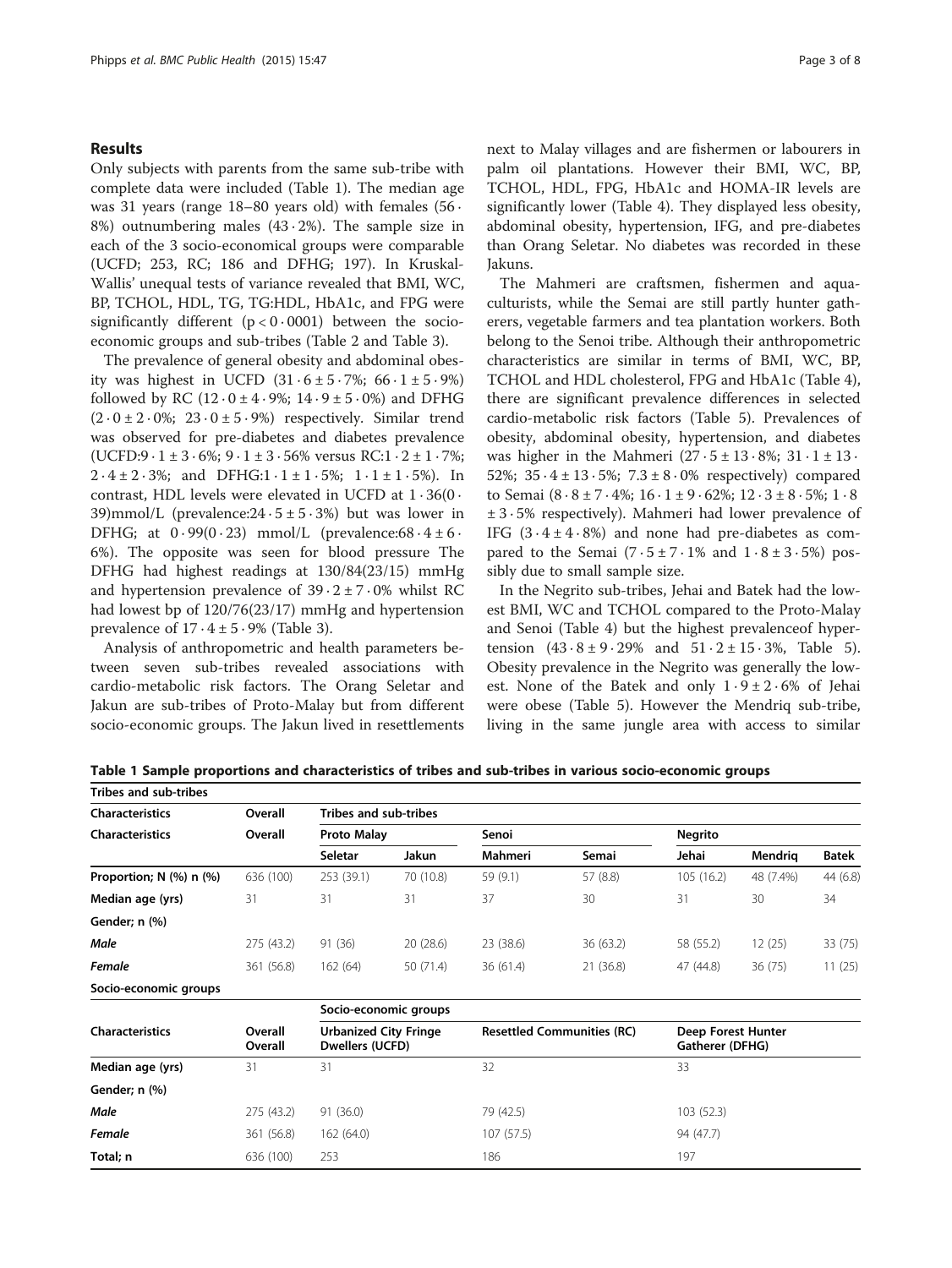| <b>Risk factors</b>              | Overall              | Socio-economic groups | Significance    |                      |          |
|----------------------------------|----------------------|-----------------------|-----------------|----------------------|----------|
|                                  |                      | <b>UCFD</b>           | RC              | <b>DFHG</b>          | p-value  |
| BMI $(kq/m^2)$                   | 22.90 (8.50)         | *27.35 (9.27)         | 21.74(7.73)     | 20.37 (3.59)         | < 0.0001 |
| Waist circumference (cm)         | 79.0 (22.0)          | *90.0 (24.0)          | 71.3(16.6)      | 71.3(11.3)           | < 0.0001 |
| Systolic blood pressure (mm HG)  | 125(23)              | 123 (24)              | 120(23)         | *130 (23)            | < 0.0001 |
| Diastolic blood pressure (mm HG) | 81 (15)              | 81(15)                | $120(23)*$      | 84 (15)              | < 0.0001 |
| Total cholesterol (mmol/L)       | 4.90 (1.76)          | $*5.18(1.89)$         | 4.81 (1.39)     | 4.05(3.22)           | < 0.0001 |
| HDL (mmol/L)                     | 1.18(0.44)           | $*1.36(0.39)$         | 1.13(0.38)      | 0.99(0.23)           | < 0.0001 |
| Triglyceride (mmol/L)            | 1.23(0.77)           | 1.22(0.76)            | 1.37(0.95)      | 1.18(0.79)           | 0.642    |
| <b>TG/HDL</b>                    | 1.06(0.86)           | $*0.899(0.610)$       | *1.179 (1.060)  | *3.250 (1.110)       | < 0.0001 |
| HbA1c (% [mmol/mol])             | $5.2$ (0.6) [33 (4)] | $*5.3$ (0.8) [34 (5)] | 5.0(0.5)[31(3)] | $5.2$ (0.5) [33 (3)] | < 0.0001 |
| FPG (mmol/L)                     | 5.08(1.12)           | $*5.30(0.80)$         | 4.46(1.10)      | 4.90 $(1.31)^{9}$    | < 0.0001 |
| <b>HOMA-IR</b>                   | 3.20(3.80)           | 3.15(3.78)            | 2.95(3.30)      | N/A                  | 0.110    |

<span id="page-3-0"></span>Table 2 Association between anthropometric and cardiometabolic risk factors by socio-economic groups

§ Random plasma glucose.

Data in \*bold is substantially different in a particular Socio-Economic group, compared to the other/s italicised SE group.

Data expressed as median (interquartile range) with the exception of HbA1c expressed as Median HbA1c%(IQR) [Median mmol/mol (IQR)].

Data calculated using IBM Statistics SPSS v21.0.

| Table 3 Prevalence of cardiometabolic risk factors in |
|-------------------------------------------------------|
| various socio-economic groups                         |

| <b>Risk factors</b>                  | Overall        | Socio-economic groups |                |                |  |  |
|--------------------------------------|----------------|-----------------------|----------------|----------------|--|--|
|                                      |                | <b>UCFD</b>           | RC             | <b>DFHG</b>    |  |  |
| <b>HOMA-IR</b>                       | $61.8 \pm 4.9$ | $58.1 \pm 6.1$        | $55.3 \pm 9.1$ | $68.1 \pm 7.1$ |  |  |
| $(\geq 2.6)$ %                       |                |                       |                |                |  |  |
| Obesity                              | $16.8 \pm 3.0$ | $31.6 \pm 5.7$        | $12.0 \pm 4.9$ | $2.0 \pm 2.0$  |  |  |
| $(>30 \text{ kg/m}^2)$ %             |                |                       |                |                |  |  |
| <b>Abdominal Obesity</b>             | $38.4 \pm 3.4$ | $66.10 \pm 5.9$       | $14.9 \pm 5.0$ | $23.0 \pm 5.9$ |  |  |
| (M: Waist >90 cm                     |                |                       |                |                |  |  |
| F: Waist >80 cm) %                   |                |                       |                |                |  |  |
| Hypertension                         | $29.6 \pm 3.6$ | $79.4 + 5.6$          | $17.4 \pm 5.9$ | $39.2 \pm 7.0$ |  |  |
| (≥140/90 mmHg) %                     |                |                       |                |                |  |  |
| <b>Reduced HDL-C</b>                 | $45.8 \pm 3.9$ | $74.5 + 5.3$          | $49.5 + 7.1$   | $68.4 \pm 6.6$ |  |  |
| $(M: < 1.0$ mmol/L                   |                |                       |                |                |  |  |
| $F:$ < 1.3 mmol/L) %                 |                |                       |                |                |  |  |
| <b>Elevated TG</b>                   | $23.9 \pm 3.3$ | $22.5 \pm 5.1$        | $24.6 \pm 6.2$ | $25.0 \pm 6.2$ |  |  |
| (≥1.7 mmol/L) %                      |                |                       |                |                |  |  |
| <b>IFG</b>                           | $7.4 \pm 2.4$  | $9.9 \pm 3.7$         | $4.0 \pm 2.9$  | N/A            |  |  |
| (FPG 6.1 mmol/L to<br>6.9 mmol/L) %  |                |                       |                |                |  |  |
| High HbA1c                           | $8.8 \pm 2.2$  | $18.2 \pm 4.8$        | $3.6 \pm 2.9$  | $2.2 \pm 2.2$  |  |  |
| $(\geq 42$ mmol/mol<br>$[6.0\%]$ ) % |                |                       |                |                |  |  |
| <b>Pre-diabetes</b>                  | $4.2 \pm 1.6$  | $9.1 \pm 3.6$         | $1.2 \pm 1.7$  | $1.1 \pm 1.5$  |  |  |
| (HbA1c 6.0% - 6.4%) %                |                |                       |                |                |  |  |
| <b>Diabetes mellitus</b>             | $4.6 \pm 1.6$  | $9.1 \pm 3.6$         | $2.4 \pm 2.3$  | $1.1 \pm 1.5$  |  |  |
| (HbA1c $\geq$ 6.5%) %                |                |                       |                |                |  |  |

Highest prevalence recorded in **bold numbers**.

Data expressed as prevalence at 95% CI using IBM Statistics SPSS v21.0.

resources as the Batek were less hypertensive, although displaying higher prevalence of obesity and abdominal obesity. None of the Mendriq and Batek, and only  $2 \cdot 1 \pm$ 2 · 9% of the Jehai had pre-diabetes or diabetes (Table [5](#page-5-0)).

#### **Discussion**

We investigated the effects of socio-demographic change and urbanization on the cardio-metabolic risks of indigenous Orang Asli of peninsular Malaysia. In the last three decades, Malaysia, like other rapidly developing countries of South East Asia, has undergone tremendous socio-economic transformation resulting in the creation of new wealthy and middle income groups.

It was apparent that the OA had experienced changes in their health long with the major ethnicities such as the Malay, Chinese and Indian in Malaysia. Among the OA, Proto-Malays were the most urbanized and integrated into modern society. As expected the Orang Seletar (UCFD) who occupied most urbanised areas, had the highest prevalence of general and abdominal obesity, prediabetes and diabetes  $(9 \cdot 1 \pm 3 \cdot 6%)$ . Although their prevalence of diabetes exceeded earlier findings in the Temuan (Proto-Malay sub-tribe) at  $8 \cdot 4\%$ , it was still much lower than that reported for the other major ethnicities in Malaysia. The latest findings from the Metabolic Syndrome Study of Malaysia reported prevalence of abdominal obesity at 57 · 4%, metabolic syndrome at 31 · 7%, and diabetes at 22 · 9%. Notably, 20 years ago the prevalence of diabetes in the OA communities was negligible The Jakun, a resettled community displayed significantly lower prevalence of general obesity, abdominal obesity, hypertension and no diabetics were identified.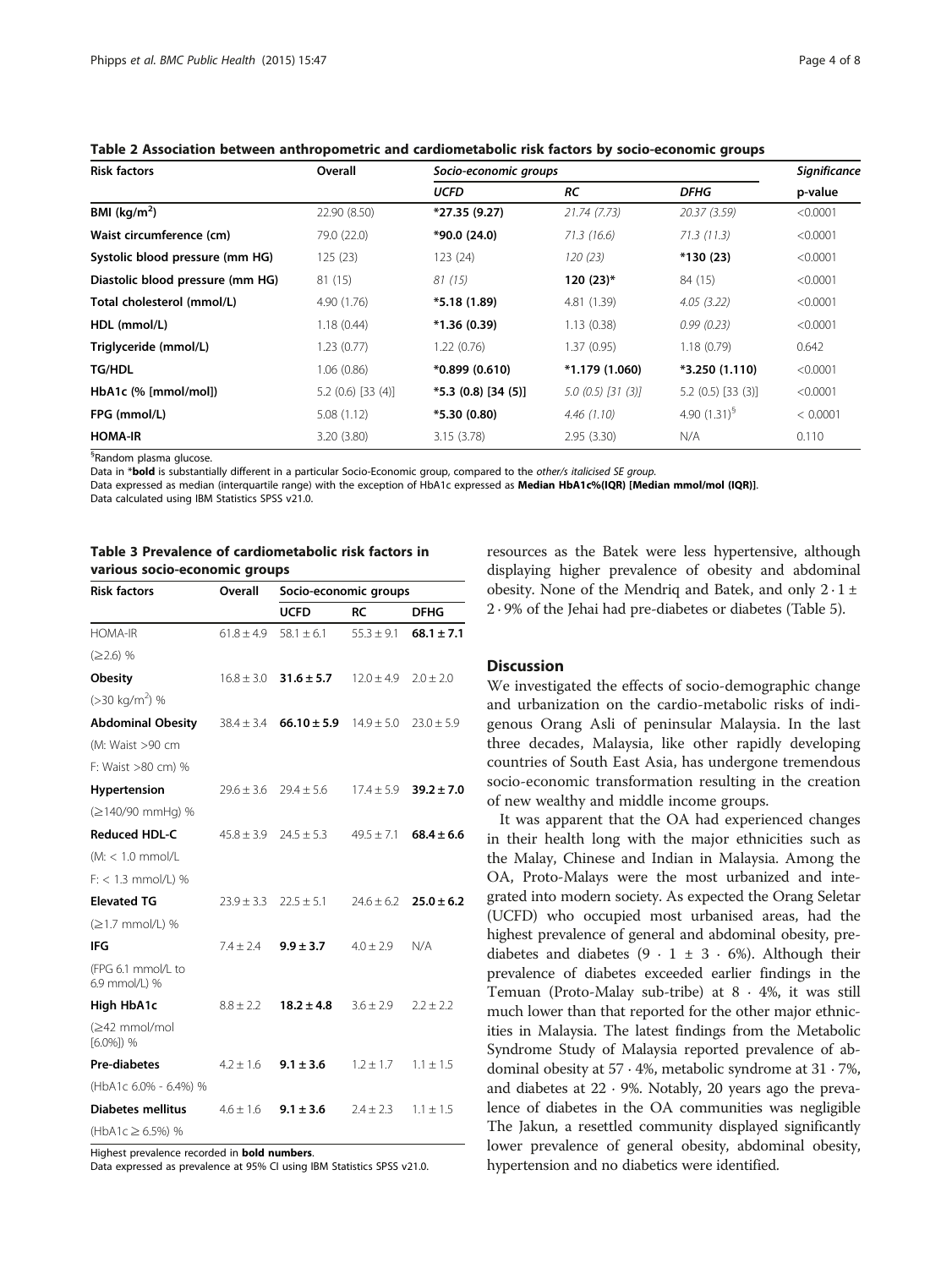| <b>Risk factors</b>              | Overall              | Tribes and Sub-tribes |                        |                      |                      |                   |                 |                      |              |
|----------------------------------|----------------------|-----------------------|------------------------|----------------------|----------------------|-------------------|-----------------|----------------------|--------------|
|                                  |                      | <b>Proto Malay</b>    |                        | Senoi                |                      | Negrito           |                 |                      | Significance |
|                                  |                      | Seletar               | Jakun                  | Mahmeri              | Semai                | Jehai             | <b>Mendrig</b>  | <b>Batek</b>         | p-value      |
| BMI ( $kg/m2$ ) %                | 22.90 (8.50)         | 27.35 (9.27)          | 20.10 (7.50)           | 21.74 (10.00)        | 22.97 (4.45)         | 20.50 (3.99)      | 22.20 (5.50)    | 19.20 (2.57)         | < 0.0001     |
| Waist circumference (cm) %       | 79.0 (22.0)          | 90.0(24.0)            | 69.0 (16.5)            | 79.0 (19.5)          | 75.5 (12.3)          | 71.0 (12.0)       | 78.0 (11.0)     | 69.0 (8.4)           | < 0.0001     |
| Systolic blood pressure (mm HG)  | 125(23)              | 123(23)               | 118 (22)               | 129 (32)             | 118 (22)             | 131 (28)          | 124(15)         | 134 (22)             | < 0.0001     |
| Diastolic blood pressure (mm HG) | 81 (15)              | 81(15)                | 75 (13)                | 83 (28)              | 70 (15)              | 85 (18)           | 79 (15)         | 85 (16)              | < 0.0001     |
| Total cholesterol (mmol/L)       | 4.90 (1.76)          | 5.18 (1.89)           | 4.66(1.47)             | 5.18(1.31)           | 5.29(1.39)           | 4.74(1.16)        | 1.98(0.00)      | 1.98(0.00)           | < 0.0001     |
| HDL (mmol/L)                     | 1.18(0.44)           | 1.36(0.39)            | 0.99(0.36)             | 1.28 (0.34)          | 1.16(0.26)           | 1.01(0.32)        | 0.90(0.25)      | 0.95(0.18)           | < 0.0001     |
| Triglyceride (mmol/L)            | 1.23 (0.77)          | 1.22(0.76)            | 1.35(0.98)             | 1.47 (1.03)          | 1.35(1.02)           | 1.22(0.89)        | 1.33(1.07)      | 1.17(0.52)           | 0.779        |
| TG/HDL                           | 1.06(0.86)           | 0.929(0.620)          | 1.227 (1.060)          | 1.070 (0.770)        | 1.120(0.850)         | 1.273 (1.040)     | 1.427 (1.200)   | 1.249 (0.790)        | < 0.0001     |
| HbA1c (mmol/mol); $(\%)$         | $5.2$ (0.6) [33 (4)] | $5.3$ (0.9) [34 (5)]  | $5.0$ (0.4) $[31$ (2)] | $5.2$ (0.5) [33 (3)] | $5.1$ (0.6) [32 (3)] | 5.3(0.5)[34(3)]   | 4.9(0.6)[30(4)] | $5.3$ (0.3) [34 (2)] | < 0.0001     |
| FPG (mmol/L)                     | 5.08(1.12)           | 5.28(0.82)            | 4.16(0.94)             | 4.90(1.00)           | 4.89(0.85)           | 5.10 $(1.30)^{9}$ | 4.46 $(0.87)^9$ | 4.97 $(1.29)^9$      | < 0.0001     |
| <b>HOMA-IR</b>                   | 3.20 (3.80)          | 3.15(3.78)            | 2.40(3.20)             | 3.10(3.50)           | N/A                  | N/A               | N/A             | N/A                  | 0.120        |

#### <span id="page-4-0"></span>Table 4 Association between anthropometric and cardiometabolic risk factors by tribes and sub-tribes

§ Random plasma glucose.

Data expressed as median (interquartile range) with the exception of HbA1c expressed as Median HbA1c%(IQR) [Median mmol/mol (IQR)].

Data calculated using IBM Statistics SPSS v21.0.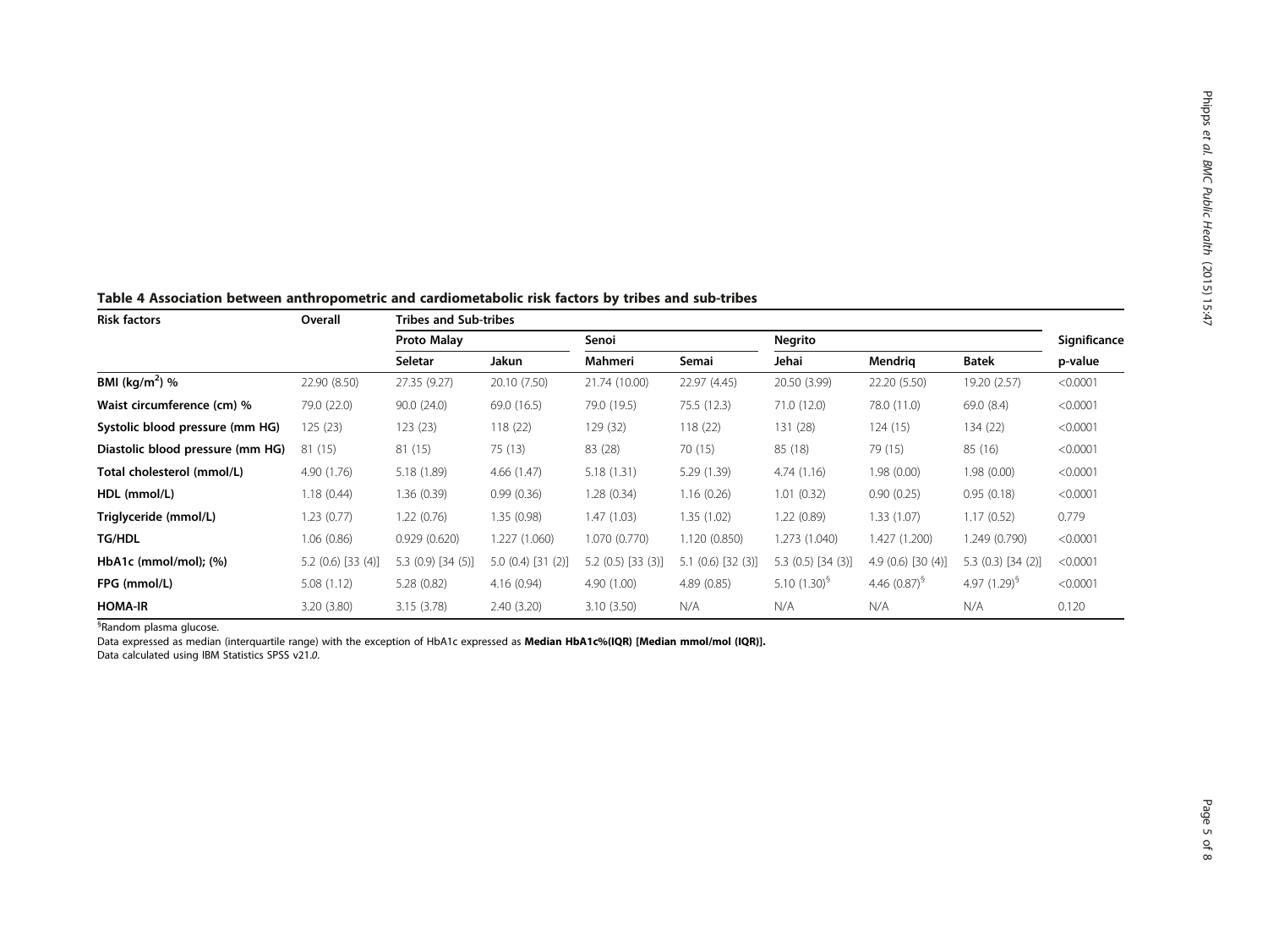| <b>Risk factors</b>                                         | Overall            | <b>Tribes and sub-tribes</b> |                     |                       |                      |                      |                     |                    |  |
|-------------------------------------------------------------|--------------------|------------------------------|---------------------|-----------------------|----------------------|----------------------|---------------------|--------------------|--|
|                                                             |                    | <b>Proto Malay</b>           |                     | Senoi                 |                      | <b>Negrito</b>       |                     |                    |  |
|                                                             |                    | Seletar                      | Jakun               | Mahmeri               | Semai                | Jehai                | Mendrig             | <b>Batek</b>       |  |
| Obesity ( $>$ 30 kg/m <sup>2</sup> )                        | $16.8\% \pm 3.0\%$ | $31.6\% \pm 5.7\%$           | $5.8\% \pm 5.5\%$   | $27.5\% \pm 13.8$     | $8.8\% \pm 7.4\%$    | $1.90\% \pm 2.6\%$   | $4.5\% \pm 6.1$     | $0.0\% \pm 0.0$    |  |
| Abdominal obesity                                           | $38.4\% \pm 3.4\%$ | $66.10\% \pm 5.86\%$         | 29.60% ± 10.7%      | $31.10\% \pm 13.52\%$ | $16.10\% \pm 9.62\%$ | $13.60\% \pm 9.5\%$  | 27.30% ± 13.16%     | $6.30 \pm 6.87$    |  |
| (M: Waist >90 cm                                            |                    |                              |                     |                       |                      |                      |                     |                    |  |
| $F: Wait > 80$ cm)                                          |                    |                              |                     |                       |                      |                      |                     |                    |  |
| Hypertension ≥140/90 mmHg                                   | $29.6\% \pm 3.6\%$ | $29.4\% \pm 5.6\%$           | $14.5\% \pm 8.2\%$  | $35.4\% \pm 13.5\%$   | $12.3\% \pm 8.5\%$   | 43.8% ± 9.29%        | $16.3\% \pm 11.0\%$ | $51.2\% \pm 15.3$  |  |
| Reduced HDL-C                                               | $45.8\% \pm 3.9\%$ | $24.5\% \pm 5.3\%$           | 72.9% ± 10.4%       | 42.10% ± 12.82%       | 33.30% ± 12.23%      | $63.90\% \pm 9.56\%$ | 72.10% ± 13.41%     | 77.10% ± 11.89%    |  |
| $(M: < 1.0$ mmol/L                                          |                    |                              |                     |                       |                      |                      |                     |                    |  |
| $F: < 1.3$ mmol/L)                                          |                    |                              |                     |                       |                      |                      |                     |                    |  |
| Elevated TG                                                 | $23.9\% \pm 3.3\%$ | $22.5\% \pm 5.1\%$           | $30.0\% \pm 10.7\%$ | $16.1\% \pm 9.6\%$    | $26.3\% \pm 11.4\%$  | $29.9\% \pm 9.1$     | $27.9\% \pm 13.4\%$ | $12.5\% \pm 9.4\%$ |  |
| $(\geq 1.7$ mmol/L)                                         |                    |                              |                     |                       |                      |                      |                     |                    |  |
| IFG                                                         | $7.4\% \pm 2.4\%$  | $9.9\% \pm 3.7\%$            | $1.4\% \pm 2.8\%$   | $3.4\% \pm 4.8\%$     | $7.5\% \pm 7.1\%$    | N/A                  | N/A                 | N/A                |  |
| (FPG 6.1 mmol/L to 6.9 mmol/L)                              |                    |                              |                     |                       |                      |                      |                     |                    |  |
| High HbA1c                                                  | $8.8 \pm 2.2$      | $18.2\% \pm 4.8\%$           | $1.5\% \pm 2.8\%$   | $7.3\% \pm 8.0\%$     | $3.6\% \pm 4.9\%$    | $4.2\% \pm 4.0\%$    | $0.0\% \pm 0.0$     | $0.0\% \pm 0.0\%$  |  |
| (≥42 mmol/mol [6.0%]) %                                     |                    |                              |                     |                       |                      |                      |                     |                    |  |
| Pre-Diabetes                                                | $4.2 \pm 1.6$      | $9.1\% \pm 3.6\%$            | $1.5\% \pm 2.9\%$   | 0.0                   | $1.8\% \pm 3.5\%$    | $2.1\% \pm 2.9\%$    | 0.0                 | 0.0                |  |
| (HbA1C 6.0% - 6.4%)                                         |                    |                              |                     |                       |                      |                      |                     |                    |  |
| Diabetes Mellitus                                           | $4.6 \pm 1.6$      | $9.1\% \pm 3.6\%$            | 0.0                 | $7.3\% \pm 8.0\%$     | $1.8\% \pm 3.5\%$    | $2.1\% \pm 2.9\%$    | 0.0                 | 0.0                |  |
| $(HbA1C \ge 6.5\%)$                                         |                    |                              |                     |                       |                      |                      |                     |                    |  |
| Data expressed as prevalence<br>at 95% confidence intervals |                    |                              |                     |                       |                      |                      |                     |                    |  |
| Data calculated using IBM<br>Statistics SPSS v21.0.         |                    |                              |                     |                       |                      |                      |                     |                    |  |

# <span id="page-5-0"></span>Table 5 Prevalence of cardio metabolic risk factors by tribes and sub-tribes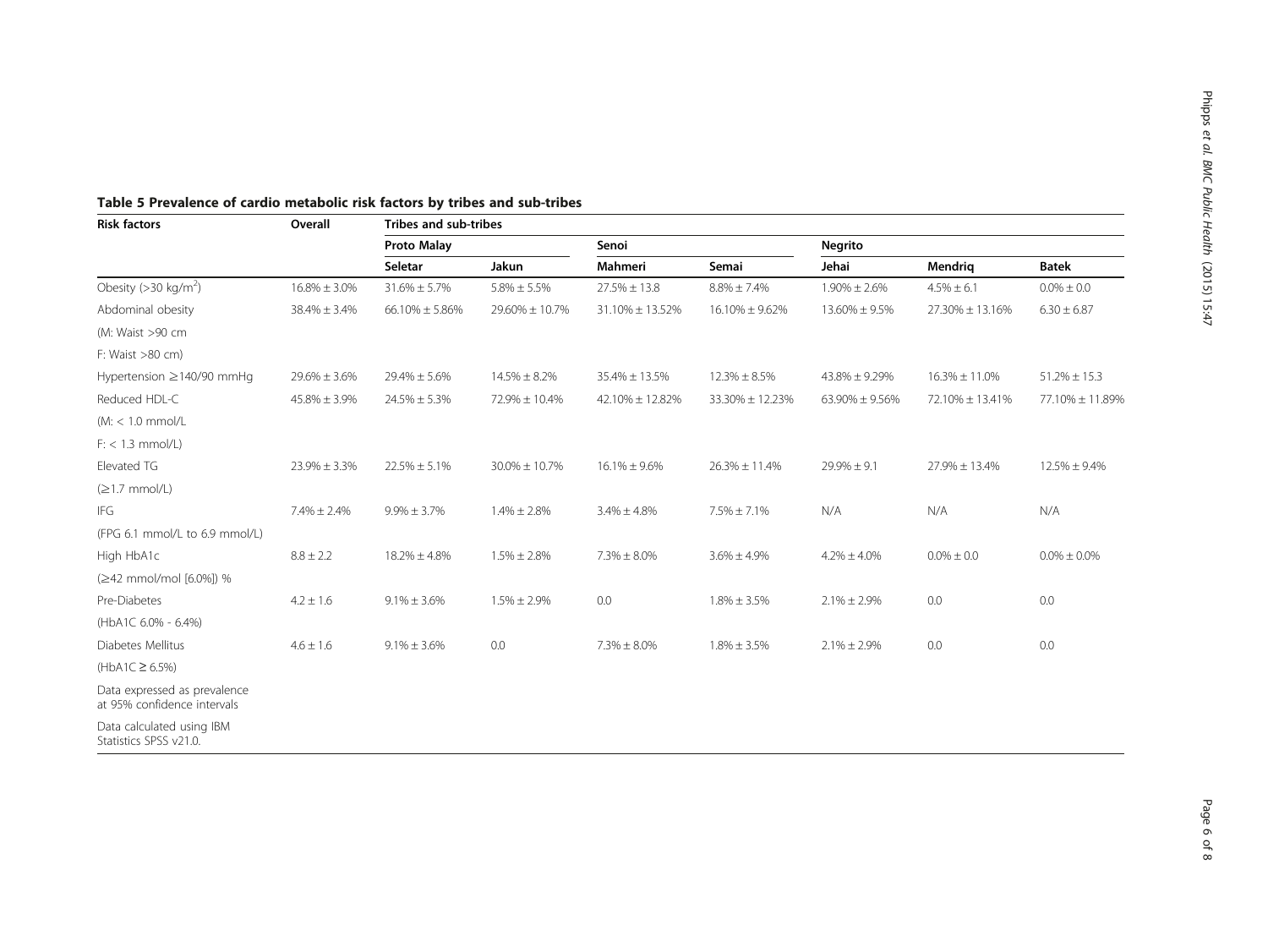Mahmeri and Semai are sub-tribes of Senoi, however Mahmeri displayed higher rates of obesity, abdominal obesity, hypertension, pre-diabetes and diabetes. The combination of sub-tribes together as RC obliterates the differences that exist between them. The Mahmeri could be metabolically different from inland sub-tribes such as Semai and Jakun, due to their more sedentary lifestyle and entrepreneurial involvement with commerce. Another plausible factor for increased obesity and diabetes in Mah Meri and Orang Selatar could be close proximity to large cities of Kuala Lumpur, Port Klang and Johor Bahru. Nevertheless the prevalences in OA are still lower than in Malays, Chinese and Indians [[17\]](#page-7-0).

The hunter gatherers Negritos of the northern jungle villages are different genotypically [\[18](#page-7-0)], physically [\[19](#page-7-0)], socio-economically, and livelihood-wise [\[20](#page-7-0)] from the Proto-Malay and Senoi. Some have progressed towards a more stable livelihood, different from hunting and swiddening. There is more government support for modernizing farming and fishing practices, access to education and healthcare. Previously, goitre and malaria were significant in Negritos, while diabetes prevalence was very low. A recent study reported significant reductions in goitre, malaria, typhus and tuberculosis which may reflect better healthcare. Their prevalence of obesity, hypercholesterolaemia, pre-diabetes and diabetes remained low compared to other OAs possibly due to their relative isolation and differential genetics. The higher abdominal obesity and lower BP in Mendriq compared to Batek, both are sub-tribes of Negrito may be explained by difference in gender proportions.

The obesity epidemic is clearly part of an international "crisis in public health". This disturbing upsurge in recent decades has occurred in many indigenous populations including ours. Previous trends of malnutrition, stunting and infectious diseases are now increasingly being replaced by obesity and lifestyle related ill health [\[21\]](#page-7-0). In the Sioux Lookout Zone of northwestern Ontario, Canada diabetes prevalence increased by 45% over a 10-year period [\[22](#page-7-0)]. The rate doubled between 1980 and 1990 in Saskatchewan [[23](#page-7-0)]. In Quebec, gestational diabetes is associated with obesity, fasting insulin levels and raised levels of triglycerides. Obesity is also prevalent in many First Nation populations, in particular abdominal obesity among the Shalisan of Canada after 50-years [\[24\]](#page-7-0). The rise in NCDs was associated with the consumption of 'junk food' and 'fatty' methods of preparing food as a result of dietary acculturation and lack of exercise In Nauru Island in the mid Pacific, cardiovascular disease and diabetes accounted for 20% to 30% of deaths from 1976 to 1981. This is a substantive increase from a small proportion in the 1970s [\[25\]](#page-7-0).

The first case of diabetes among Australian aborigines was recorded in 1923 [\[26\]](#page-7-0). Prior to this time, the indigenous were fit, lean and did not suffer from metabolic

conditions. In 2001, approximately 7% of Australian aborigine deaths resulted from diabetes. Another study on Australian aboriginal cohort showed 18% of male and 24% of females developed diabetes after 20 years, and it associated strongly with increasing central obesity and adverse lifestyles [[27\]](#page-7-0).

The blood pressure readings and hypertension prevalence in the Negrito especially the Jehai and Batek, were the highest of the OA sub-tribes, even exceeding the urbanized Orang Seletar of Johore. These results are unlikely to be "white coat" effects, as BP was carefully taken to ensure participants were relaxed and showed no signs of anxiety or tachycardia. Similar techniques of taking BP in the Mendriq sub-tribe did not show any increase in BP. Since these three sub-tribes received similar government subsidy schemes, it is unlikely that the higher BP readings are due solely to excessive salt intake. Therefore, the role of specific dietary factors, differential genetics, or heightened state of alertness in the rainforest environment which all may lead to increased bool pressure, are currently being investigated.

#### Conclusion

We describe the cardio-metabolic risk factors of seven indigenous communities in Malaysia. We report variable prevalence of obesity, cholesterol, hypertension and diabetes in the OA in contrast to the larger ethnic majorities such as Malays, Chinese and Indians in Malaysia These differences are likely to be due to socio-economic effects and lifestyle changes. It is apparent that sociodemographic changes and urbanization experienced by the OAs have resulted in variable prevalence of obesity, TCHOL, and diabetes. These traits are particularly high in urbanized Orang Seletar and the resettled Mahmeri, but this transition is not apparent yet in the other resettled or hunter gatherer communities, except for hypertension which seems most prevalent in Negritos. In some subtribes, other factors including genetic predisposition may also play a role. It is expected that the cardio-metabolic risk factors may worsen with further urbanization, increase the health burden of these communities and strain the government's resources. As countries like Malaysia and her neighbours in South East Asia continue their development, more efforts must be undertaken by health authorities to mitigate the increase in cardio-metabolic risks conferred by increased urbanization.

#### Competing interests

The authors declare that they have no competing interests.

#### Authors' contributions

MEP and KAK conceptualized, led the study, contributed to discussion, reviewed and revised the manuscript. KCKL compiled the data and drafted the manuscript. RN contributed to the fieldwork, discussion and reviewed/ edited the manuscript. BPH contributed to organization and performance of fieldwork, NWM conducted biochemical tests and assays, KFQ contributed to statistical analysis, SHIH, BA and AZMZ contributed to fieldwork and clinical investigations. All authors read and approved the final manuscript.